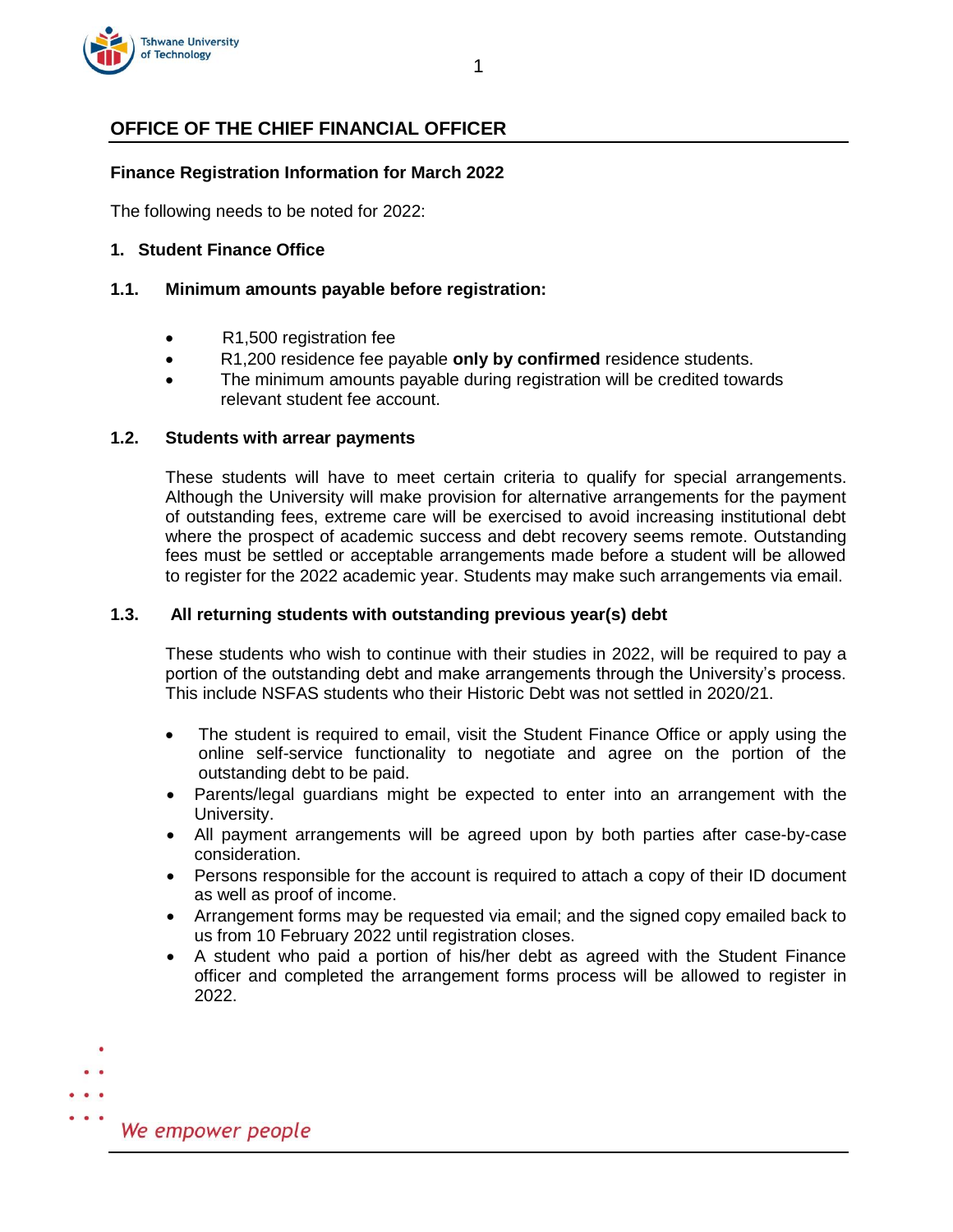## **1.4. Student Finance Office contact details**

Officials from the Student Finance Office will be available on email to lift financial blocks, send students' statement of account, and handle any other student finance related query. You may contact them at the below addresses:

| <b>Email Address</b>  | <b>Campus</b>                                                  |  |
|-----------------------|----------------------------------------------------------------|--|
| EmalFinance@tut.ac.za | <b>Emalahleni Campus</b>                                       |  |
| GarFinance@tut.ac.za  | Garankuwa Campus                                               |  |
| MbomFinance@tut.ac.za | <b>Mbombela Campus</b>                                         |  |
| PolFinance@tut.ac.za  | Polokwane Campus                                               |  |
| PTAFinance@tut.ac.za  | <b>Pretoria Campus</b><br>Acardia Campus<br><b>Arts Campus</b> |  |
| SoshFinance@tut.ac.za | Soshanguve North Campus<br>Soshanguve South Campus             |  |

**Note:** the word "Arrangement" means Acknowledgement of Debt (AoD) or Debit Order mandate

## **2. Financial Aid Office (FAO)**

## **2.1. NSFAS**

The University has signed a Memorandum of Understanding (MOU) with NSFAS to implement the DHET eligibility criteria and conditions (see tut web at [https://www.tut.ac.za/bursaries-and-loans/about\)](https://www.tut.ac.za/bursaries-and-loans/about).The DHET eligibility criteria and conditions will be published on website at [www.NSFAS.org.za](http://www.nsfas.org.za/) as soon as they are available.

## 2.1.1. First time entering NSFAS applicants

- All first time entering students who applied directly to NSFAS before the closing date of 21 January 2021 for funding in 2022, will upon confirmation from NSFAS, be allowed to register without paying the upfront registration fees. NSFAS is currently processing applications and confirmation of the results will be available once received from NSFAS. Only students confirmed for admission with a firm academic offer from the University will qualify for NSFAS.
- Applications for NSFAS are now closed and no late application will be accepted for 2022 as per the communication from NSFAS and DHET in the media statement published on 7 January 2022
- Any NSFAS qualifying student who paid the upfront registration fees may request a refund. Please liaise with your local FAO.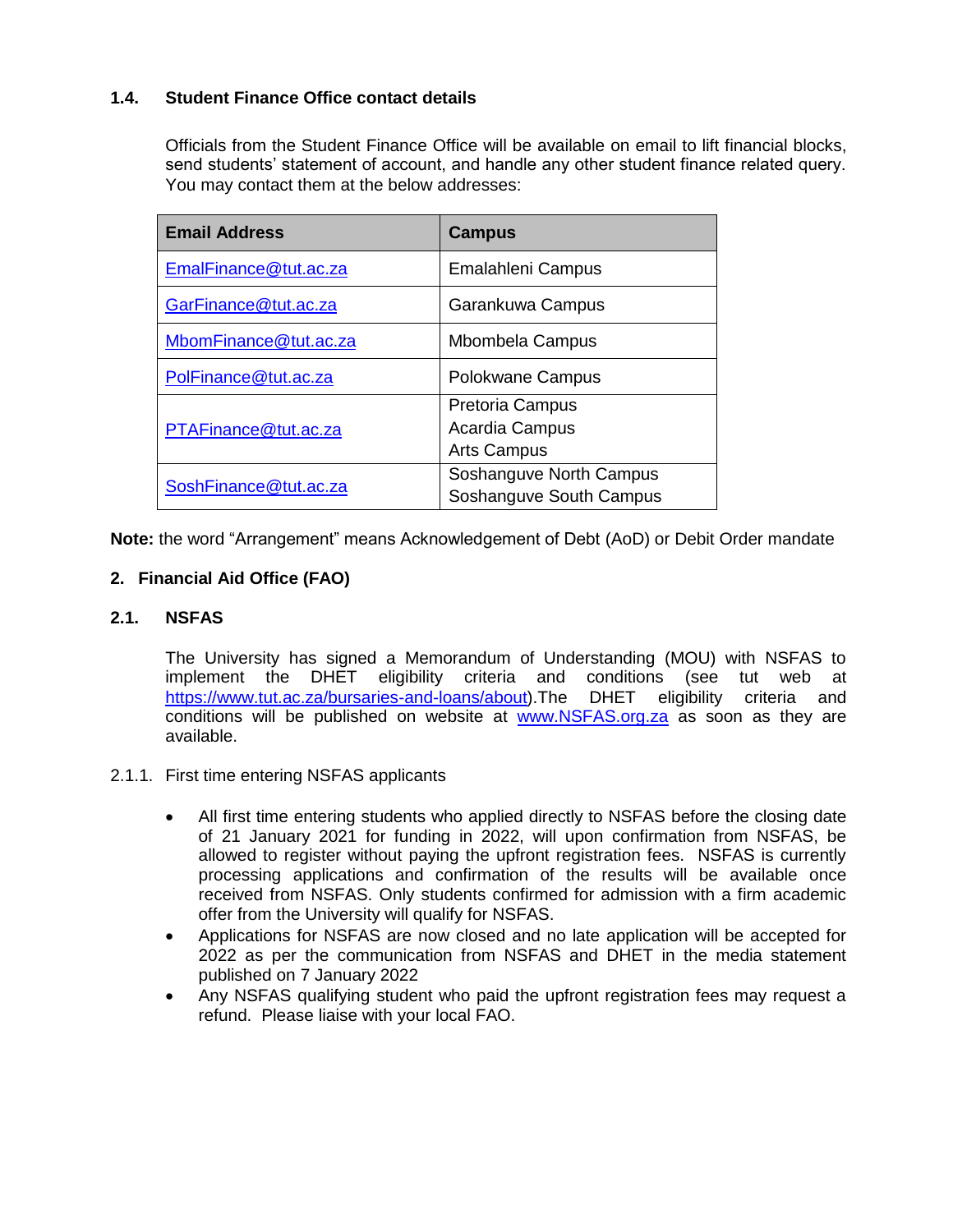- 2.1.2. Returning NSFAS students
	- Results of all students who wrote exams including supplementary exams will be shared with NSFAS, after publication. Returning NSFAS-qualifying students will be allowed to register without paying the upfront registration fee, subject to complying with the 2022 NSFAS criteria.
	- In terms of the academic progression criteria, it is important to note that all NSFAS students will receive a maximum of N+1 years of funding from NSFAS. Once this funding is exhausted, no further funding will be available to students regardless of the academic status of the student.
- 2.1.3. NSFAS students who are ineligible and not funded in 2022 (appeals)
	- First time applicants who submitted an application to NSFAS before the closing date but who did not qualify need to submit an appeal directly to NSFAS. Ensure to visit the NSFAS website when the appeals will be opened and note that students will only have 30 days to appeal, if this is missed no other time will be given to submit an appeal.
	- Returning students who did not achieve the academic progression criteria may submit an appeal need to submit an appeal directly to NSFAS. Appeals will be considered under certain NSFAS conditions. Additional information will be announced as soon as it is available from NSFAS.
	- Any student who submits and appeal should follow the University registration, finance processes, and pay all the upfront payments as required while awaiting the outcome of the appeal.
- 2.1.4. Returning NSFAS-qualifying students with previous year(s) outstanding debt
	- Returning NSFAS qualifying students with previous year(s) outstanding debt and who comply with the academic progression criteria for funding in 2022 will be required to make arrangements by signing an Acknowledgement of Debt (AoD). Arrangements should be made at any of the Student Finance Offices at any of the TUT campuses. Please refer to clause 1.3 of this document for the AoD process.
- 2.1.5. Student accommodation allowances
	- NSFAS funded students not residing at home are encouraged to secure University managed or University accredited accommodation as soon as possible but no later than 31 March 2022. Information about this may be obtained on the TUT website. Please consult with (Tshwane University of Technology Enterprise Holdings (TUTEH) [\(www.t-res.co.za\)](http://www.t-res.co.za/) and read the NSFAS guidelines on the allocation of allowances in this regard visit NSFAS website at www.nsfas.org.za
	- Payment will only be effected if relevant lease agreements are received from TUTEH. No lease agreements will be received from service providers directly.
		- Lease agreements will only be accepted until 31 March 2022

 $\bullet$   $\bullet$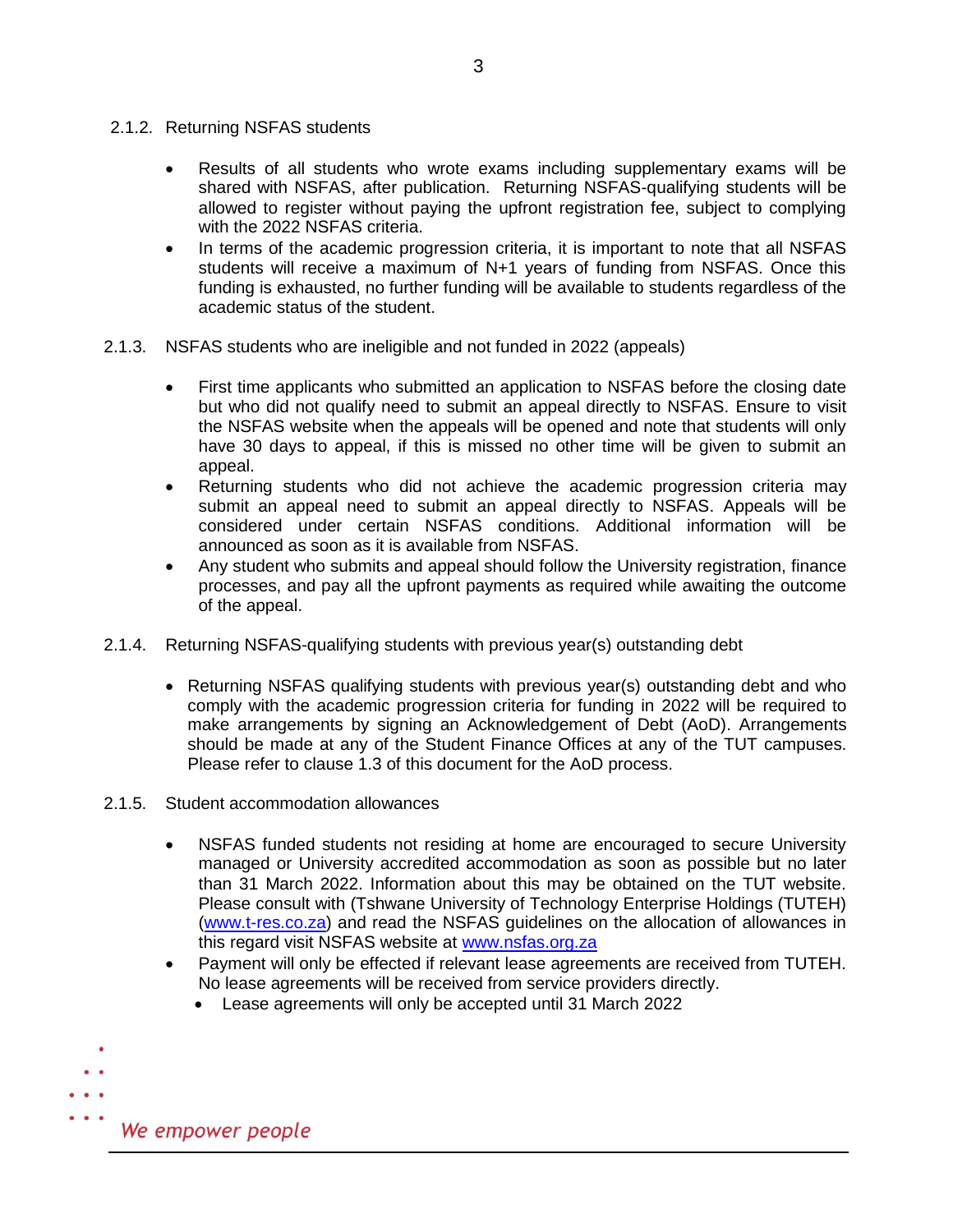## 2.1.6. Transport allowances

- Only NSFAS funded students who reside at home or with own accommodation arrangements (other than TUT residences and TUTEH Accredited accommodation) qualifies for transport allowances. Please read the NSFAS guidelines on the allocation of allowances in this regard visit NSFAS website at [www.nsfas.org.za.](http://www.nsfas.org.za/) Applications for transport allowances will only be accepted until 30 May 2022*.*
- NSFAS funded students residing in any accommodation other than home do not qualify for transport allowance.
- Students who opt to utilize TUT transport service must note that this will be recouped from available allowances. Should this not be sufficient the student will have to bear this cost.

## **2.2. Bursary sponsored students**

- 2.2.1. First time entering students
	- First time entering students who have bursaries from Government, private or any other sponsor for 2022 must send written proof of such sponsorship or a bursary at least 3 days before the day of registration to your campus email address listed below:
	- Sponsor letters can also be submitted to your registered campuses Financial Aid Offices see physical venues stated below in 2.3, ensure that the Sponsor letter have relevant information ie. Contact details/email/address/logo/signature and relevant date signed by Sponsor. No photocopied letters will be accepted.

| <b>Campus</b>    | <b>Email Address</b>  |  |
|------------------|-----------------------|--|
| Pretoria         | finaidpta@tut.ac.za   |  |
| Emalahleni       | finaidema@tut.ac.za   |  |
| Ga-Rankuwa       | finaidgar@tut.ac.za   |  |
| Mbombela         | finaidmbom@tut.ac.za  |  |
| Polokwane        | finaidpol@tut.ac.za   |  |
| Arts             | finaidarts@tut.ac.za  |  |
| Arcadia          | finaidarc@tut.ac.za   |  |
| Soshanguve North | finaidsoshn@tut.ac.za |  |
| Soshanguve South | finaidsoshs@tut.ac.za |  |

 A "Student Undertaking Form" must accompany a written proof of sponsorship or a bursary letter. The form is accessible to DOWNLOAD at <https://www.tut.ac.za/bursaries-and-loans/downloads> sign and email back to the same email address above to receive registration assistance.